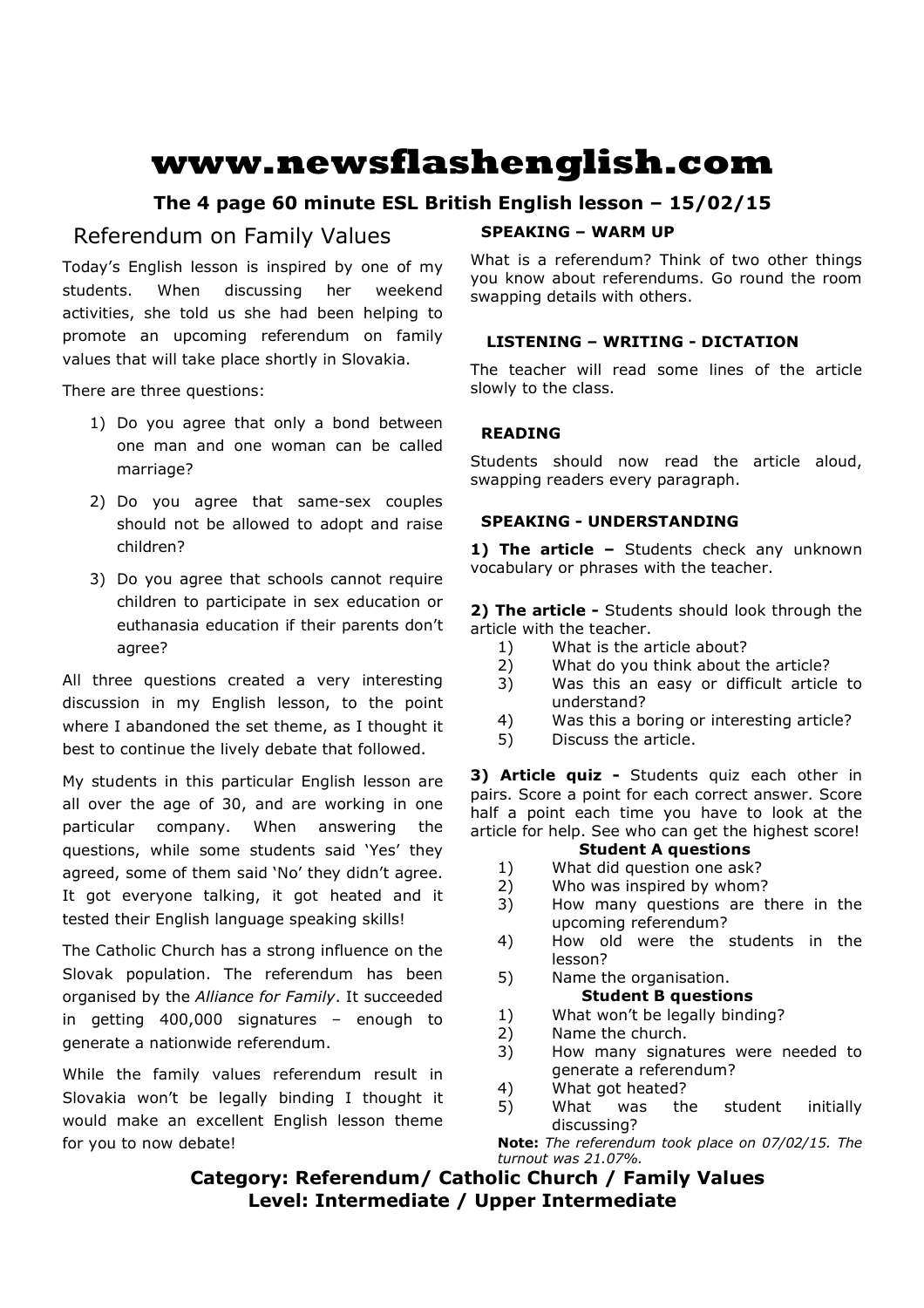## **WRITING / SPEAKING**

*In pairs.* On the board write as many words as you can to do with **'Referendums***'***.** *One-two minutes.* Compare with other teams. Using your words compile a short dialogue together.

### **WRITING / SPEAKING**

*In pairs* choose three points you would say in response to question one. Write them below. Talk about them!

- $1)$   $\qquad \qquad$
- 2) \_\_\_\_\_\_\_\_\_\_\_\_\_\_\_\_\_\_\_\_\_\_\_\_\_\_\_\_
- 3) \_\_\_\_\_\_\_\_\_\_\_\_\_\_\_\_\_\_\_\_\_\_\_\_\_\_\_\_

Add three things you would say in response to question two. Discuss together.

- $1)$   $\qquad \qquad$ 2) \_\_\_\_\_\_\_\_\_\_\_\_\_\_\_\_\_\_\_\_\_\_\_\_\_\_\_\_
- 3) \_\_\_\_\_\_\_\_\_\_\_\_\_\_\_\_\_\_\_\_\_\_\_\_\_\_\_\_

**Add** three things you would add in response to question three. Discuss together.

*The teacher will choose some pairs to discuss their findings in front of the class.* 

## **DISCUSSION**

#### **Student A questions**

- 1) Do you agree that only a bond between one man and one woman can be called marriage?
- 2) Has this lesson caused a heated debate?
- 3) Are some of the questions in the article 'loaded' by the *Alliance for Family*, as I as the author of this lesson think that they are?
- 4) Can you think of two other referendums that have taken place?
- 5) Why are there no women at the top of the Catholic Church?
- 6) Would you vote in this referendum if it was in your country? Explain.
- 7) Surely it is better for gay and lesbian parents to adopt children rather than the child be beaten by a drunken drug-infested parent?

## **SPEAKING – ROLEPLAY 1**

*In groups.* One of you is the interviewer. The others are one of the following people. You are in the *Discussion FM* radio studio in Bratislava, Slovakia. Today's interview is about: *Referendum on family values.*

- 1) Someone who is a strong Catholic.
- 2) An atheist.
- 3) A teenager.
- 4) A gay or lesbian parent.

*The teacher will choose some groups to roleplay their interview in front of the class.* 

### **SPEAKING - DISCUSSION**

## *Allow 10 minutes* – As a class.

*Discuss the following…Family values…*What are the family values in your country? How does religion come into the issue of family values? Is five years old too young to teach sex education? Should parents teach their children sex education before schools do? At what age should sex education be taught in schools? What exactly should be taught as 'sex education' in schools today? How does this differ from when you were taught in school? How does the internet complicate this issue? Are parents really in touch with what their children know from the internet?

*The teacher can moderate the session.*

## **DISCUSSION**

## **Student B questions**

- 1) Do you agree that same-sex couples should not be allowed to adopt and raise children?
- 2) Should children live in an orphanage rather than with a same-sex couple?
- 3) Do you agree that schools cannot require children to participate in sex education or euthanasia education if their parents don't agree?
- 4) Surely, if a parent disagreed with the schools teaching policy the parent wouldn't send their child to the school?
- 5) How old are the students in this particular English lesson?
- 6) Should this lesson be discussed amongst students aged under 18? Explain!
- 7) Did you like this discussion?

Find similar lessons at http://www.NewsFlashEnglish.com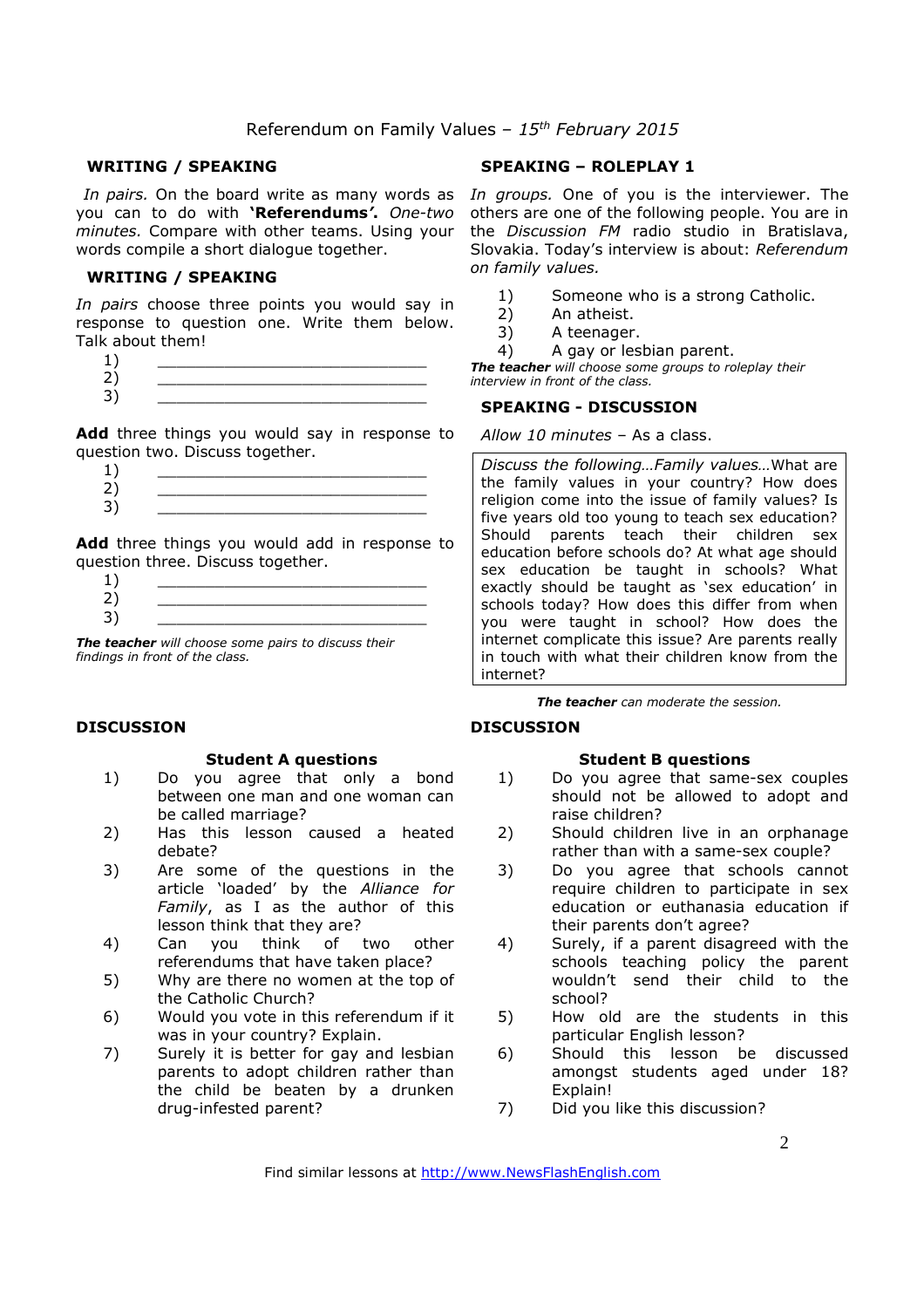## **GAP FILL: READING GAP FILL: GRAMMAR**

## **Referendum on Family Values**

Today's English lesson is inspired by one of my students. When discussing her weekend (1) , she told us she had been helping to  $(2)$  an upcoming (3)\_\_ on family values that will take place shortly in Slovakia.

There are three questions:

- 1) Do you agree that only a bond between one man and one woman can be called marriage?
- 2) Do you agree that same-sex couples should not be allowed to (4) and raise children?
- 3) Do you (5) that schools cannot require children to participate in sex education or euthanasia education if their parents don't agree?

All three questions created a very interesting (6) in my English lesson, to the point where I abandoned the set  $(7)$ <sub>--</sub>, as I thought it best to continue the lively (8)\_\_ that followed.

## *debate / theme / promote / adopt / discussion / agree / referendum / activities*

My students in this  $(1)$  English lesson are all over the age of 30, and are working in one particular company. When answering the questions, while some students said 'Yes' they agreed, some of them said 'No' they didn't agree. It got everyone talking, it got heated and it tested their English language speaking (2)\_!

The Catholic Church has a strong influence on the Slovak population. The referendum has been organised by the *Alliance for Family*. It succeeded in getting 400,000 (3)  $-$  (4) to (5) a (6) referendum.

While the (7) values referendum (8) in Slovakia won't be legally binding I thought it would make an excellent English lesson theme for you to now debate!

*signatures / nationwide / family / generate / enough / skills / particular / result* 

## **Referendum on Family Values**

Today's English lesson is inspired by one of my students. When discussing (1) weekend activities, she told us  $(2)$  had been helping to promote an upcoming referendum (3)\_ family values that will take place shortly in Slovakia.

There are three questions:

- 1) Do you agree that only a bond between one man and one woman can be called marriage?
- 2) Do you agree that same-sex couples should not be allowed to adopt and raise children?
- 3) Do (4) agree that schools cannot require children to participate in sex education or euthanasia education (5)\_\_ their parents don't agree?

All three questions created a very interesting discussion in (6) English lesson, to the point where I abandoned the set theme,  $(7)$  I thought it best to continue (8) lively debate that followed.

## *you / she / her / the / if / on / as / my*

My students in  $(1)$  particular English lesson are all over the age of 30, and are working in one particular company. (2)\_ answering the questions, while some students said 'Yes' (3) agreed, (4) of (5)\_\_ said 'No' they didn't agree. It got everyone talking, it got heated and it tested  $(6)$  English language speaking skills!

The Catholic Church has a strong influence on the Slovak population. The referendum has been organised by the *Alliance for Family*. It succeeded in getting 400,000 signatures – enough to generate a nationwide referendum.

(7)\_\_ the family values referendum result in Slovakia won't be legally binding I thought it  $(8)$ make an excellent English lesson theme for you to now debate!

*would / while / their / this / some / when / them / they*